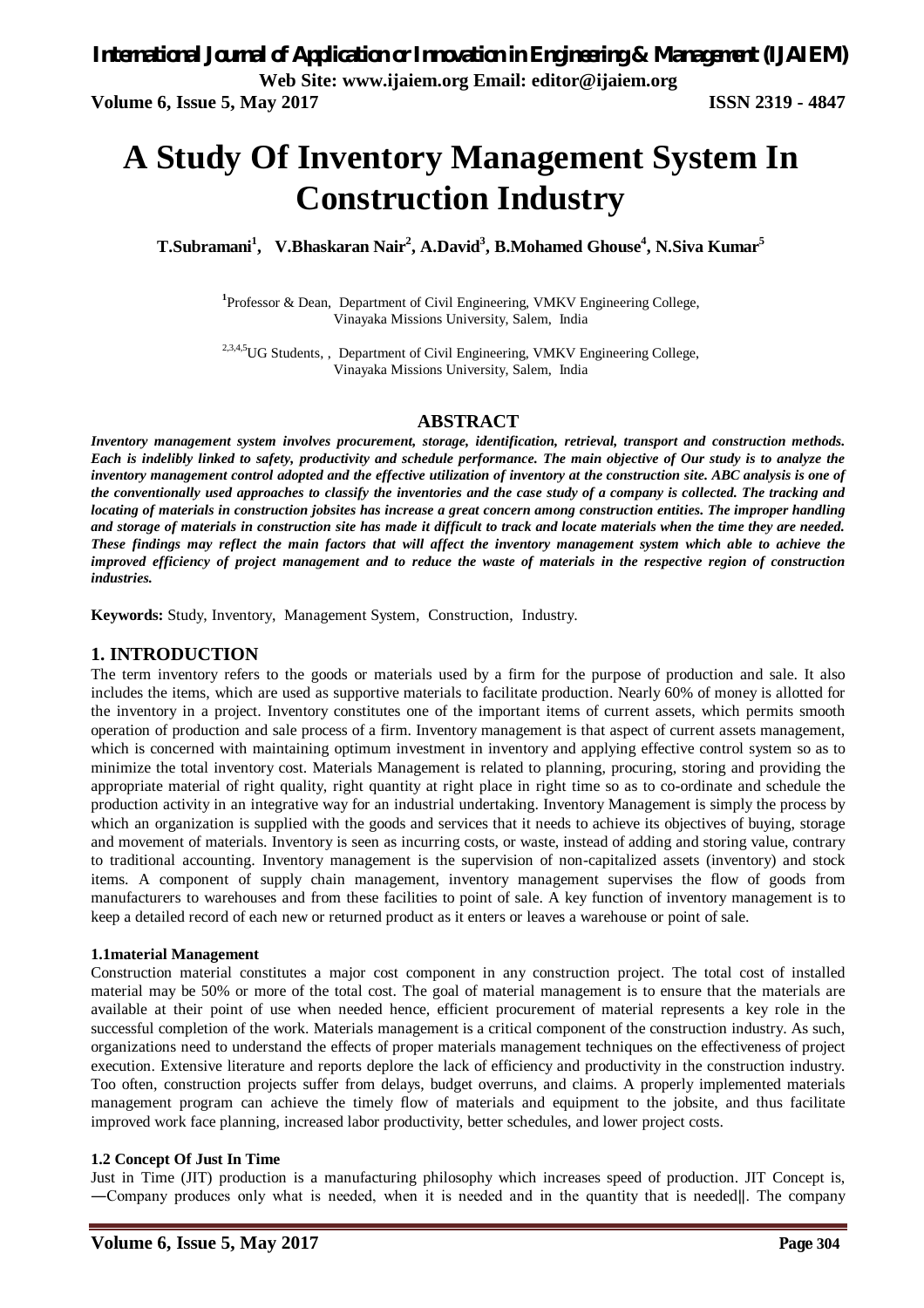#### **Volume 6, Issue 5, May 2017 ISSN 2319 - 4847**

produces only what the customer requests, to actual orders, not to forecast. JIT can also be defined as producing the necessary units, with the required quality, in the necessary quantities, at the last safe moment. It means that company can manage with their own resources and allocate them very easily.

### **2.METHODOLOGY**

Figure.1 shows Methodology adopted in this study.



**Figure. 1** Methodology Chart

Methodology can be defined as systematic and purposive investigation of facts with an objective determining the effective relationship among such facts and research between two or more phenomena. The questionnaire survey method was administered to collect data. The respondent have been ask to express their opinion on the variable at 5 point scale, ranging from strongly agree to strongly disagree. Furthermore the questionnaire item drawn from different sources and condent validity of the questionnaire has been checked by consulting with experts and a modification has been made in the questionnaire to suit the requirement of the study.

#### **2.1 Analysis Of Site And Management**

The analysis was done to understand what are all the problems occurring in the company because of improper application of material management. The solutions that provided in this work. may cost a lot in the beginning, but it will help the company in the long run by providing solutions to the key problems like lack of specification, delay, improper procurement etc. According to the problems that generally occur in the site due to the improper material management, was categorized each problem and created a cause-effect diagram, where factors such as, inventory, purchase, procurement, were all generally addressed to procurement cycle. For this purpose, the study was done by visiting the site. Site survey was done and prepared questionnaires accordingly and problems to each above mentioned groups were analysed and solutions thus were given. From the questionnaires prepared and the answers thus obtained from them were categorized into each class of problems. From those classes it was understood that lack of technological implications and scientific approach were lacking with respect to the procurement process. Thus the problems were pointed out to them and they agreed to each above mentioned problems that were occurring in their site and thus corrections would be implemented by them in their next oncoming projects.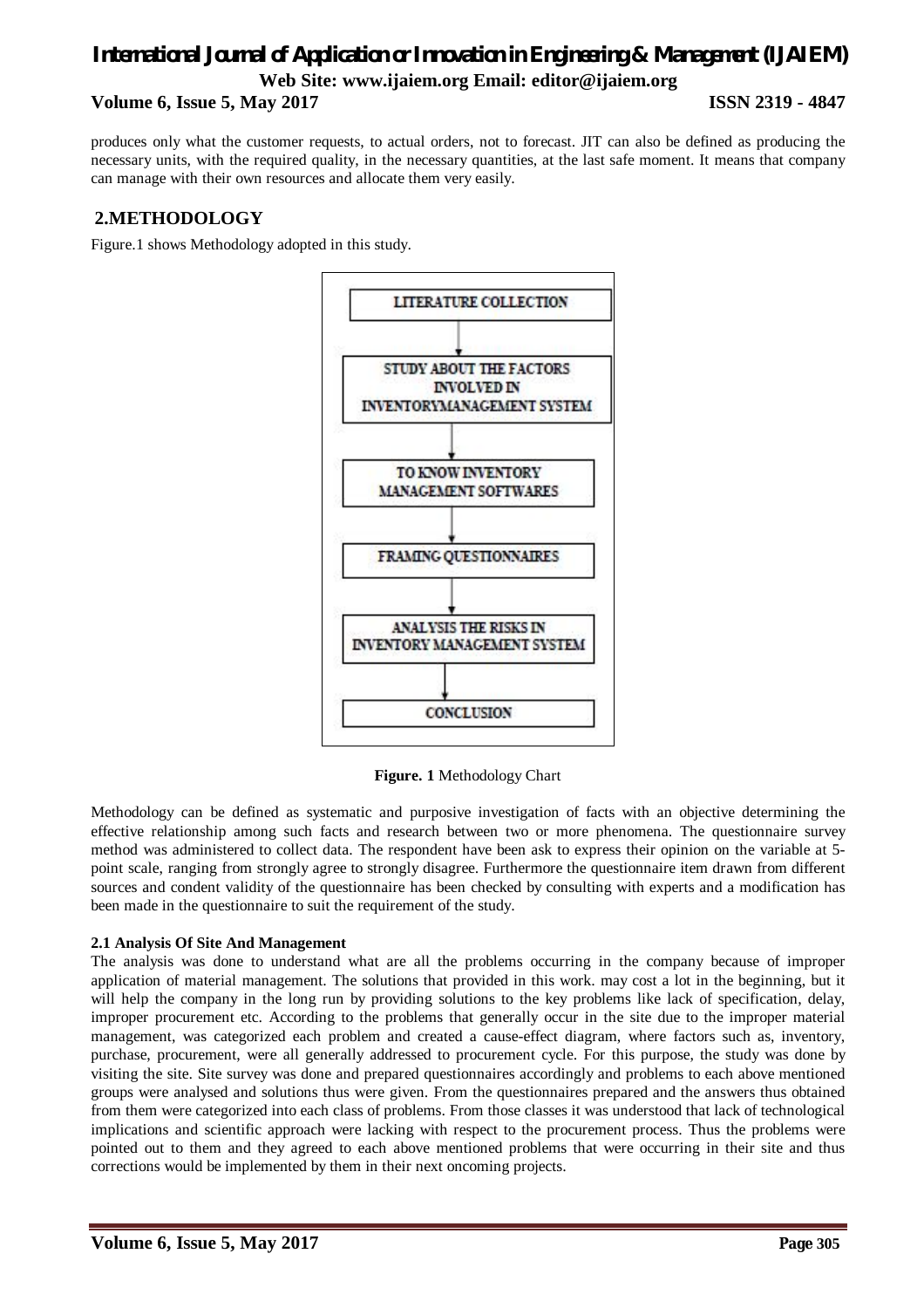# *International Journal of Application or Innovation in Engineering & Management (IJAIEM)*

**Web Site: www.ijaiem.org Email: editor@ijaiem.org**

### **Volume 6, Issue 5, May 2017 ISSN 2319 - 4847**

## **2.2 Analysis On Inventory Controlling**

In the inventory process, the methodology adopted was preparing questionnaires and allocating marks for each, by categorizing them into each of their subsystem problems, such as supply, materials and equipments, weightages were given substantially. Then, based on this the solutions were offered in the form of cause – effect diagram and flow charts, graphs were also prepared, depicting problems such as delay, lack of specification, excess and lack of inspection.

#### **2.2.1 Inventory Planning**

Production planning requires purchase and inventory.

- Planning decisions for an organization to control expenses and finances.
- To get the purchase benefits, discounts, reduced transportation and ordering cost the bulk purchase may be economical. Inventory of such materials are stored for longer time

#### **2.3 Analysis On Cost**

#### **2.3.1 Abc Analysis**

This is most popular inventory control technique adopted as Pareto's Law. Large amount of capital is invested in purchase of costly items in small number. Eighty percent of the cost of materials purchased is required for only Twenty percent costly items for efficient inventory control in stores where the large number of materials are to be handled, the classification of them is necessary to take particular care of costly items, which are less in number. The ABC analysis is commonly used in most of the organizations.

### **3.INVENTORY MANAGEMENT**

Inventory management is the practice overseeing and controlling of the ordering, storage and use of components that a company uses in the production of the items it sells. Inventory management is also the practice of overseeing and controlling of quantities of finished products for sale. Successful inventory management involves creating a purchasing plan to ensure that items are available when they are needed — but that neither too much nor too little is purchased and keeping track of existing inventory and its use. Two common inventory-management strategies are the just-in-time (JIT) method, where companies plan to receive items as they are needed rather than maintaining high inventory levels, and materials requirement planning (MRP), which schedules material deliveries based on sales forecasts.

#### **3.1 Different Types Of Inventory**

Inventory of materials occurs at various stages and departments of an organization. A manufacturing organization holds inventory of raw materials and consumables required for production. It also holds inventory of semi-finished goods at various stages in the plant with various departments. Finished goods inventory is held at plant, FG Stores, distribution centers etc. Further both raw materials and finished goods those that are in transit at various locations also form a part of inventory depending upon who owns the inventory at the particular juncture. Finished goods inventory is held by the organization at various stocking points or with dealers and stockiest until it reaches the market and end customers. Besides Raw materials and finished goods, organizations also hold inventories of spare parts to service the products.

#### **3.2 Techniques Of Inventory Control System**

Some of the most important techniques of inventory control system are: 1. Setting up of various stock levels. 2. Preparations of inventory budgets. 3. Maintaining perpetual inventory system. 4. Establishing proper purchase procedures. 5. Inventory turnover ratios. and 6. ABC analysis.

#### **3.2.1 Setting Up Of Various Stock Levels**

To avoid over-stocking and under stocking of materials, the management has to decide about the maximum level, minimum level, re-order level, danger level and average level of materials to be kept in the store. These terms are explained below:

#### **3.2.2 Re-ordering level**

It is also known as \_ordering level' or \_ordering point' or \_ordering limit'. It is a point at which order for supply of material should be made.This level is fixed somewhere between the maximum level and the minimum level in such a way that the quantity of materials represented by the difference between the re-ordering level and the minimum level will be sufficient to meet the demands of production till such time as the materials are replenished. Reorder level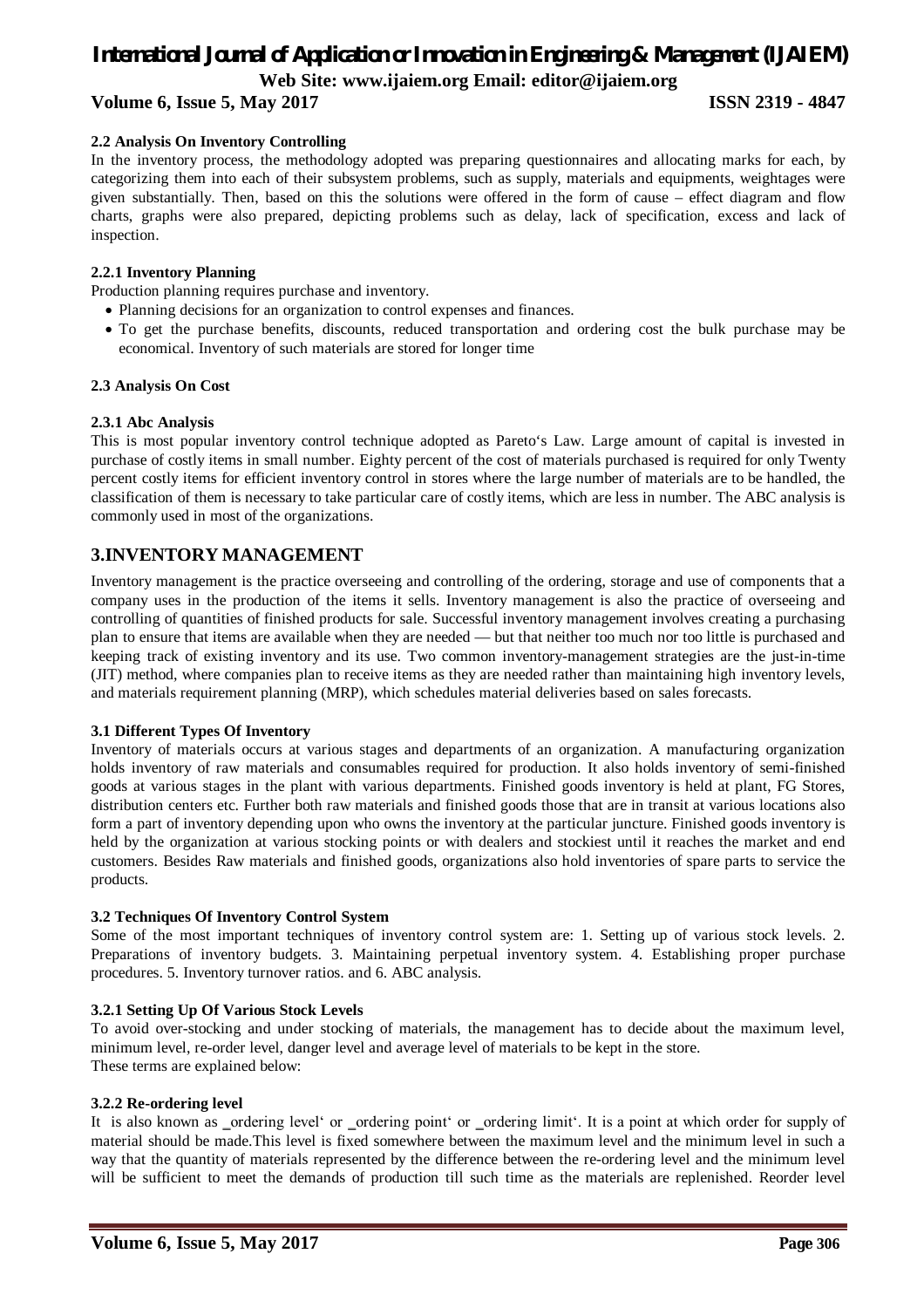#### **Volume 6, Issue 5, May 2017 ISSN 2319 - 4847**

depends mainly on the maximum rate of consumption and order lead time. When this level is reached, the store keeper will initiate the purchase requisition.

#### **3.2.3 Maximum Level**

Maximum level is the level above which stock should never reach. It is also known as \_maximum limit' or \_maximum stock'. The function of maximum level is essential to avoid unnecessary blocking up of capital in inventories, losses on account of deterioration and obsolescence of materials, extra overheads and temptation to thefts etc. This level can be determined with the following formula.

Maximum Stock level = Reordering level + Reordering quantity —(Minimum Consumption x Minimum re-ordering

period)

#### **3.2.4 Maintaining Perpetual Inventory System**

This is another technique to exercise control over inventory. It is also known as automatic inventory system. The basic objective of this system is to make available details about the quantity and value of stock of each item at all times. Thus, this system provides a rigid control over stock of materials as physical stock can be regularly verified with the stock records kept in the stores and the cost office.

#### **3.3 Factors Considered In Inventory Management System**

#### **3.3.1 Cost Factors**

Differentiation of currency prices has been ranked by the owners respondents in the 4th position. It has been ranked by the consultants' respondents in the 3rd position and by the contractors' respondents in the second position. It is not surprising to find out differentiation of currency prices is more important for contractors than for others because this factor affects contractors' profit rate and cost performance. The cash flow of a project has been ranked by the owners' respondents in the second position. It has been ranked by the consultants' respondents in the 4th position and by the contractors' respondents in the 3rd position. Cash flow is more important for owners and contractors than for consultants, because it can give an important evaluation for the owners' and the contractors' cost performance at any stage of project. Material and equipment cost has been ranked by the owners' respondents in the second position, but it has been ranked by the consultants' and the contractors' respondents in the 5th position. This indicates that this factor is more important for owners than for others. Material man, equipment cost is one of the project cost components that affects owners' liquidity and project budget.

#### **3.3.2 Time Factors**

According to owners, consultants, and contractors, the average delay because of closures leading to materials shortage was the most important performance factor, as it has the first rank among all factors with  $RII = 0.941$  for owners, 0.896 for consultants, and 0.943 for contractors. Local construction projects suffer from complex problems because of closures leading to materials shortage. These problems can be considered as an obstacle for time performance of projects.Unavailability of resources as planned through project duration has been ranked by the owners' respondents in the 3rd position. It has been ranked by the consultants' respondents in the 2nd position and by the contractors' respondents in the 3rd ane. This factor can be considered as important for 3 parties and scores a similar rank from all of them. This factor directly affects the project performance such as time. If resources are not available as planned through project duration, the project will suffer from the problem of time performance. Average delay in payment from owner to contractor has been ranked by the owners', consultants', and contractors' respondents in the 3rd position.

#### **3.3.3 Quality Factors**

Unavailability of personnel with high experience and qualifications has been ranked by consultants' and contractors' respondents in the first position and by owners' respondents in the second one. This factor is very important for 3 parties because availability of personnel with high experience and qualifications assist them to implement their project with a professional and successful performance. Participation of managerial levels in decision making has been ranked by the owners', consultants', and contractors' respondents in the 4th position. This factor scored the same rank from all parties because sharing the managerial levels with decision-making will lead to better implementation and performance of a project and will satisfy the 3 parties to a greater degree.

#### **3.3.4 Productivity Factors**

Sequencing of work according to schedule has been ranked by owners, consultants, and contractors in the first position. This factor is the most important one for 3 parties because sequencing the work according to schedule assists them to conduct a project according to scheduled time for project completion. Management-labour relationship has been ranked by owners' and contractors' respondents in the 2nd position and by consultants' respondents in the 3rd one. This factor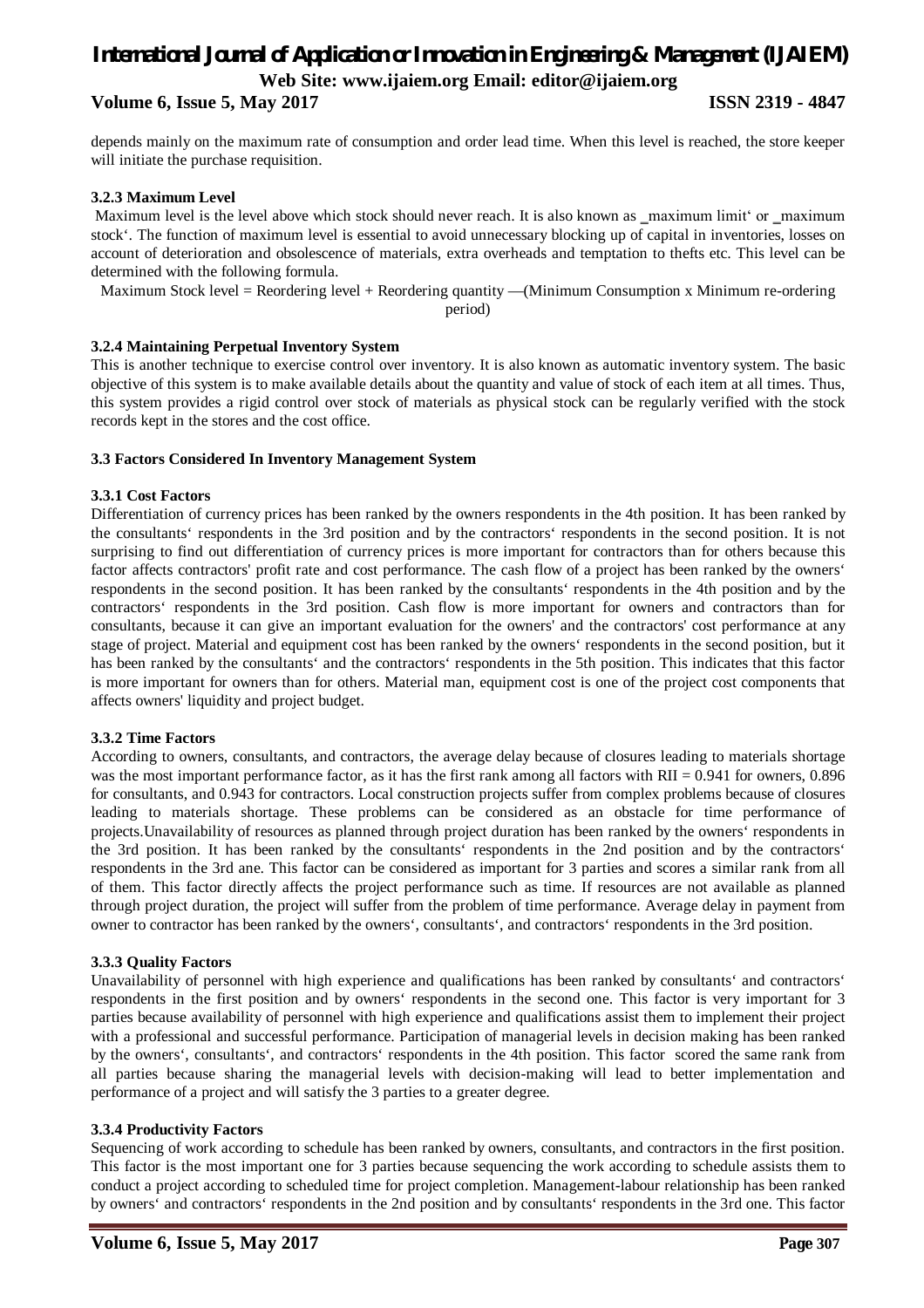# *International Journal of Application or Innovation in Engineering & Management (IJAIEM)* **Web Site: www.ijaiem.org Email: editor@ijaiem.org Volume 6, Issue 5, May 2017 ISSN 2319 - 4847**

is considered as important for 3 parties as management-labour relationship can assist them by strong coordination and motivation between labour level and managerial level.

**3.3.5 Client Satisfaction Factors** Leadership skills for project managers have been ranked by owners', consultants', and contractors' respondents in the 1st position.This factor is the most important one for 3 parties because leadership skills for project managers affect the degree of project performance and client satisfaction. Number of reworks has been ranked by owners', consultants', and contractors' respondents in the 5th position. This factor has the same rank for 3 parties because number of reworks affect the relationship between them. Number of disputes between owner and project parties have been ranked by owners' respondents in the 2nd position and by consultants' and contractors' respondents in the 4th position. This factor is more important for owners because disputes between owner and project parties will affect relationships between them and the degree of client satisfaction will be affected.

#### **3.3.6 Regular And Community Satisfaction Factors**

Neighbours and site condition problems have been ranked by the owners' and contractors' respondents in the 1st position and by the consultants' respondents in the second one. This factor is more important for owners and contractors because it is strongly related to client satisfaction and contractors' performance. Quality and availability of regulator documentation has been ranked by the consultants' respondents in the 1st position and by the owners' and contractors' respondents in the 2nd position. Quality and availability of regulator documentation is more important for consultants because it affects the performance of consultants and community satisfaction.

#### **3.3.7 People Factors**

Belonging to work it has been ranked by the owners, consultants, and contractors respondents in the first position. This factor is the most important one for 3 parties because belonging to work usually improves productivity and performance of project. Iyer and Jha (2005) are in agreement with our result as this factor is important for three parties because belonging to works improves productivity and performance of a project. Employees' motivation has been ranked by the owners' respondents in the 2nd position. It has been ranked by the consultants' respondents in the 3rd position and by the contractors' respondents in the 4th position.

#### **4.INVENTORY MANAGEMENT SOFTWARE**

Inventory management software is a computer-based system for tracking inventory levels, orders, sales and deliveries.It can also be used in the manufacturing industry to create a work order, bill of materials and other production-related documents. Companies use inventory management software to avoid product overstock and outages. It is a tool for organizing inventory data that before was generally stored in hard-copy form or in spreadsheets.

#### **4.1 Features**

 Inventory management software is made up of several key components, all working together to create a cohesive inventory for many organizations' systems. These features include:

- Organizing, updating and analyzing inventory data are some of the features that is incorporated with quality inventory management software. It becomes very easy to track and understand how long it takes to process orders or perhaps the shipping of an order as well; all of it is done with the help of inventory control software. Planning a construction company's workflow is a crucial factor and it becomes much easier to maintain it if the inventory management software is integrated with construction ERP.
- Construction companies are often found troubled with respect to the buffer stock. With the help of a wellorganized inventory control module, buffer stock can be managed and estimated to meet unforeseen demands. This significantly minimizes the work interruption caused due to lack of materials.

#### **4.1.1 Order Management**

Should inventory reach a specific threshold, a company's inventory management system can be programmed to tell managers to reorder that product. This helps companies avoid running out of products or tying up too much capital in inventory.

#### **4.1.2 Asset Tracking**

When a product is in a warehouse or store, it can be tracked via its barcode and/or other tracking criteria, such as serial number, lot number or revision number. Systems. for Business, Encyclopedia of Business, 2nd ed. Nowadays, inventory management software often utilizes barcode, radio-frequency identification (RFID), and/or wireless tracking technology.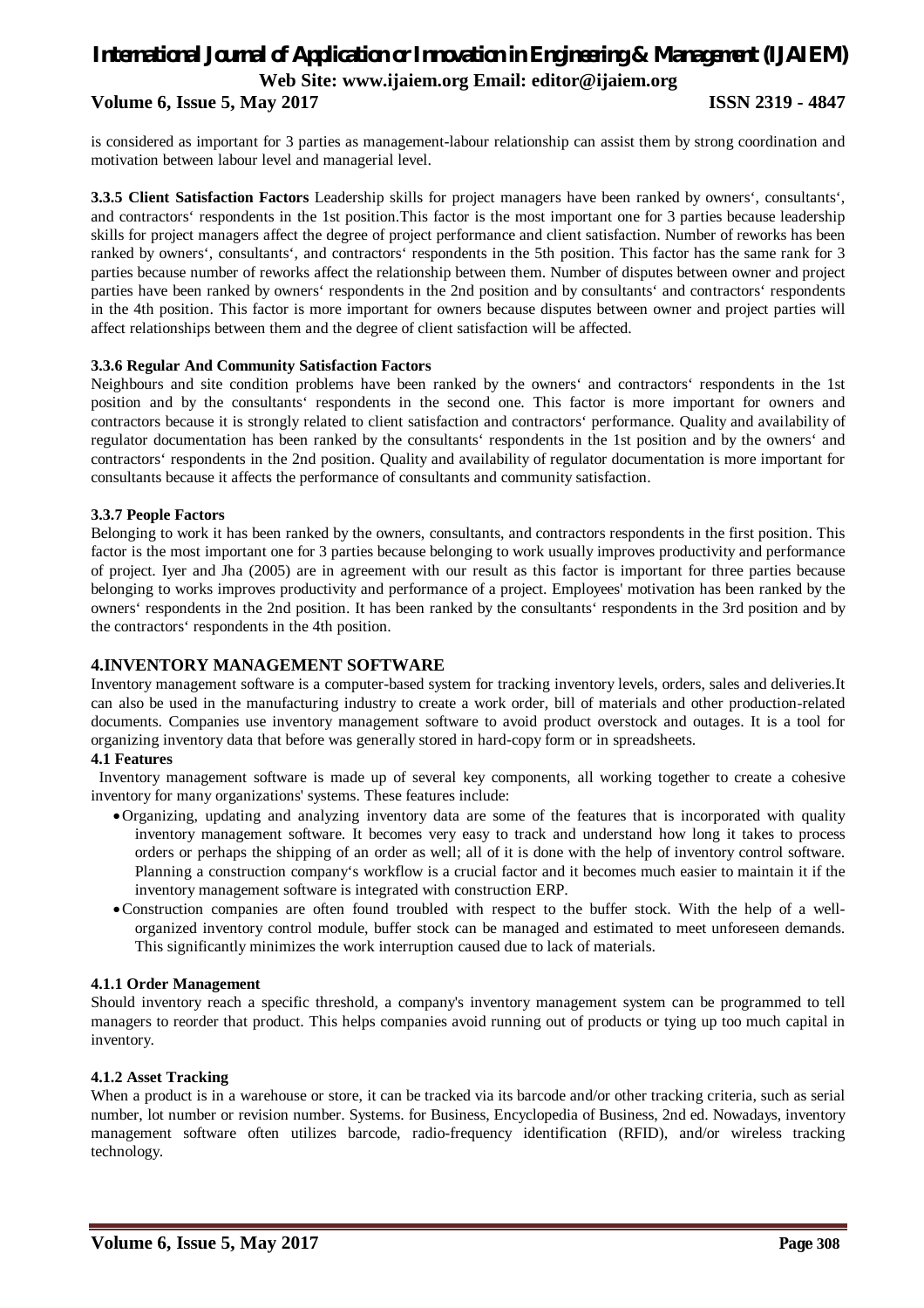#### **Volume 6, Issue 5, May 2017 ISSN 2319 - 4847**

#### **4.1.3 Service Management**

Companies that are primarily service-oriented rather than product-oriented can use inventory management software to track the cost of the materials they use to provide services, such as cleaning supplies. This way, they can attach prices to their services that reflect the total cost of performing them.

#### **4.1.4 Product Identification**

Barcodes are often the means whereby data on products and orders is inputted into inventory management software. A barcode reader is used to read barcodes and look up information on the products they represent. Radio-frequency identification (RFID) tags and wireless methods of product identification are also growing in popularity. Modern inventory software programs may use QR codes or NFC tags to identify inventory items and smart phones as scanners.

### **5.INVENTORY MANAGEMENT SYSTEM IN CONSTRUCTION INDUSTRY**

#### **5.1 Materials Planning And Control**

Based on the sales forecast and production plans, the materials planning and control is done. This involves estimating the individual requirements of parts, preparing materials budget, forecasting the levels of inventories, scheduling the orders and monitoring the performance in relation to production and sales.

#### **5.2 Purchasing**

This includes selection of sources of supply, finalization of terms of purchase, placement of purchase orders, follow-up maintenance of smooth relations with suppliers, approval of payments to suppliers, evaluating and rating suppliers.

#### **5.3 Stores And Inventory Control**

This involves physical control of materials, preservation of stores, minimization of obsolescence and damage through timely disposal and efficient handling, maintenance of stores records, proper location and stocking. Stores is also responsible for the physical verification of stocks and reconciling them with book figures.

#### **5.4 Material Management Techniques**

Materials management is categorized to 5 processes these processes are majorly followed on construction site they are namely 1.Planning, 2.Procurement, 3.Logistics, 4.Handling 5.Waste control processes. Materials planning include quantifying, ordering and scheduling. Companies may have two major levels in planning- micro and macro level. Procurement is described as the purchase of materials and services from outside organizations. Purchasing procedure can be described as Step 1 – Material Indent, Step 2 – Enquiry to Vendors, Step 3 – Vendor Comparison, Step 4 – Vendor Selection and Negotiations, Step 5 – Purchase Order, Step 6 – Vendor Evaluation.

#### **5.5 Control Of Construction Waste**

Reduction of waste can be done by practicing attitude towards Zero wastage, proper decisions at design stage, site management, proper standardization of construction materials, and Codification of the same (S. Sanmath 2011). Construction waste can also be reduced by using waste management system on project.

#### **6.DATA COLLECTION**

The research design used in this project is analytical in nature and the procedure using which the Researcher has to use facts or information already available and analyze this to make a critical evaluation of the performance.

#### **6.1 Data Collection**

In this research few methods of data collection are used which can be divided into two parts such a) Primary source & Secondary Sources.

#### **6.1.1 Primary Sources**

Primary sources are those sources which gives pre idea about research. It also gives theoretical and practical concept. **Literature Review:** To know the current practices of Construction material management, literature review has been carried out thoroughly.

**Interviews:** In order to find the observations, Interviews have been carried out with project manager, Billing Engineer & Store In charge.

**Tender Document:** This is a very important source of primary data because this document gives the tender quantities for the live project.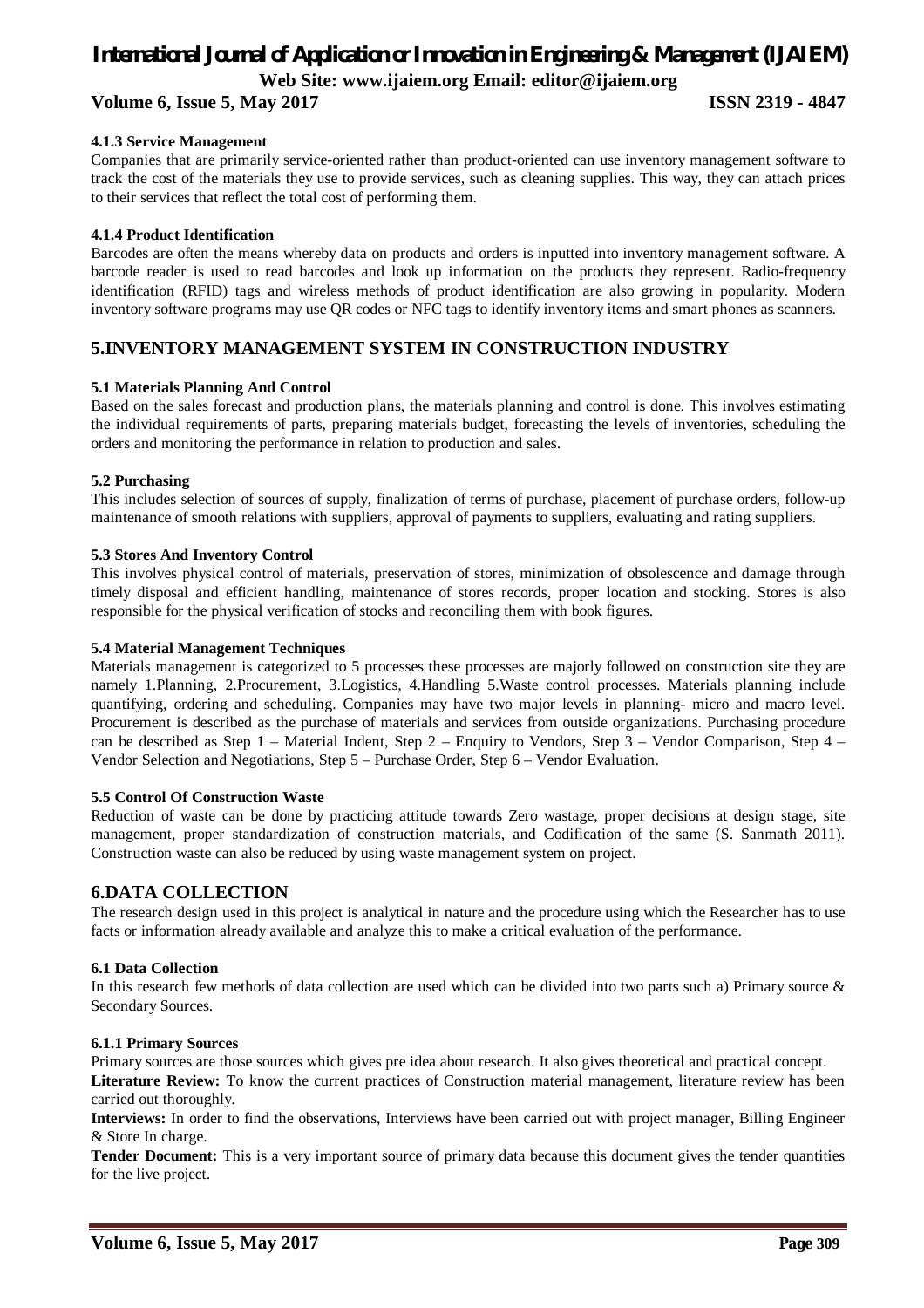#### **Volume 6, Issue 5, May 2017 ISSN 2319 - 4847**

#### **6.1.2 Secondary Sources**

Secondary data are collected through those data which are already in presence for specific purpose.

**MRN:** MRN means —Material Requisition Note|| is that source which gives an idea about requirement of material. **Ledger Register:** This provides the information regarding the order of material and Cumulative quantity of material

till date.

**Daily Material Report:** This report gives information regarding daily material consumption & stock available for further use for the project.

**Running Amount Bill:** This is very important source of secondary data which gives the actual executed quantities required for the project.

#### **7.CONCLUSION**

A questionnaire-based survey was used to elicit the attitude of owners, consultants, and contractors towards factors affecting the performance of construction projects. They should be more interested in conformance to project specification to overcome disputes, time, and cost performance problems. Quality materials should be of a greater interest for contractors in order to improve cost, time, and quality performance. For implement inventory management system the remedies are, Involvement of contractor's in material management they should maintain the stock list & purchase list and the calculation of materials usage also storing materials in safety. Inventory management system is considered to perform a key role in an organization, which is responsible to complete the company's project in a specific budget within a certain period of time. It is very clear that inventory management of any construction will undergo intense stress in their work environment.

#### **REFERENCES**

- [1] T.Subramani, . "Traffic Study On Road Links and Estimate the Fund required for Identified Road Improvement Projects in Major Urban Centre", International Journal of Modern Engineering Research,Vol.2, No.3, pp 596-601, 2012.
- [2] T.Subramani., "Cost Estimation and Identification of Transport Infrastructure facility Projects in Salem", International Journal of Engineering and Technology, Vol.2, No.5, Pp 859 – 867,2012.
- [3] T.Subramani., P.Anitha., S.Sekar., "Health-Care Waste Management System", International Journal of Engineering Research and Applications, Vol. 4, Issue 6( Version 2), pp.255-258, 2014.
- [4] T.Subramani., N.Kanthasamy., "High End Solution For Advanced Civil Engineering Projects", International Journal of Modern Engineering Research, Volume. 4, Issue. 6 (Version 3), pp 49-53, 2014.
- [5] T.Subramani.,D.S.StephanJabasingh,J.Jayalakshmi. "Analysis Of Cost Controlling In Construction Industries By Earned Value Method Using Primavera", International Journal of Engineering Research and Applications, Volume. 4, Issue. 6 (Version 5), pp 145 -153, 2014.
- [6] T.Subramani.T, P.T. Lishitha., M.Kavitha., "Time Overrun And Cost Effectiveness In The Construction Industry", International Journal of Engineering Research and Applications, Volume. 4, Issue. 6 (Version 5), pp 111- 116, 2014.
- [7] T.Subramani. , R.Lordsonmillar., "Safety Management Analysis In Construction Industry", International Journal of Engineering Research and Applications, Volume. 4, Issue. 6 (Version 5), pp 117- 120, 2014.
- [8] T.Subramani., A.Sarkunam.A, J.Jayalakshmi. "Planning And Scheduling Of High Rise Building Using Primavera" , International Journal of Engineering Research and Applications, Volume. 4, Issue. 6 (Version 5), pp 134 - 144, 2014.
- [9] T.Subramani.,P.S.Sruthi., M.Kavitha. "Causes Of Cost Overrun In Construction", IOSR Journal of Engineering, Volume. 4, Issue. 6 (Version 3), pp 1 - 7, 2014
- [10]T.Subramani, M.Sekar , " Preplanning And Scheduling Of Road Construction By Using PPM" , International Journal of Application or Innovation in Engineering & Management (IJAIEM) , Volume 4, Issue 5, pp. 234-244 , 2015
- [11]T.Subramani, V.Jayaraman , " Analysis Of Construction Workers Migrate From Industries" , International Journal of Application or Innovation in Engineering & Management (IJAIEM) , Volume 4, Issue 5, pp. 274-283 , 2015
- [12]T.Subramani, S.Tamizhanban , " Supply Chain Management In Construction Site By Using SPSS Software" , International Journal of Emerging Trends & Technology in Computer Science (IJETTCS) , Volume 5, Issue 3, pp. 182-193 , 2016.
- [13]T.Subramani, S.R.Rajiv , " Improving Construction Efficiency And Productivity Of Industry Using SPSS" , International Journal of Application or Innovation in Engineering & Management (IJAIEM) , Volume 5, Issue 5, pp. 239-250 , 2016 .